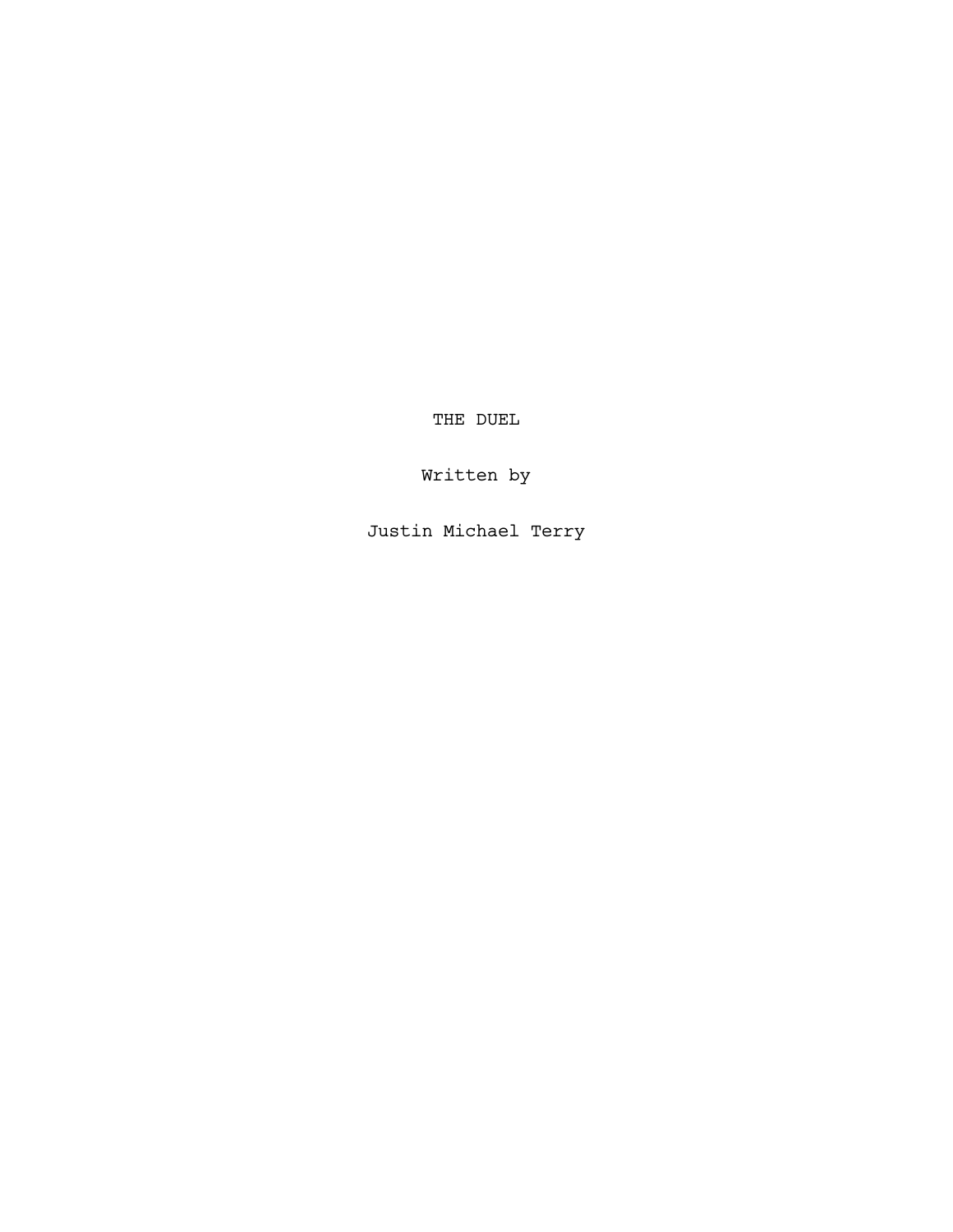### EXT. DUELING GREEN - DAY

Two men approach each other and shake hands.

OSCAR DUNRAY (30s) is the human equivalent of a struck match. Weathered and ruggedly handsome. He carries himself like a man with a reputation, chews the end of a pipe and dresses a bit more aristocratically that one would expect.

CARTER BAINES (30s) looks like a soft skinned romantic. Horn rimmed glasses under a cream bowler which matches his slim fitting attire. With a cocked eyebrow and half smile, he bears the concern of a man out for a Sunday stroll.

They appear friendly toward one another. Beside the men, on a small, hip height wooden table, TWO ORNATE DUELING PISTOLS rest within a presentational glass top box.

Oscar claps Carter on the shoulder and leads him over to a small canopy. Carter moves to his chair with purpose, while Oscar saunters up to the remaining open seat.

EXT. CANOPY LOUNGE

An open sided tent providing shade for two wooden chairs flanking a richly carved oak table, whereupon we find a carafe of water and decanters of dark caramel liquors.

The men sit. Oscar takes the bottle closest him and pours himself a whiskey, and motions the bottle to Carter, who rejects with a wave of his hand. Oscar drinks.

A quiet beat.

OSCAR (gruff) Thanks for doing this.

CARTER (eloquent) No bother at all. A true test of skill is a boon too rare to reject.

OSCAR

Right.

Oscar drinks. Refills his glass.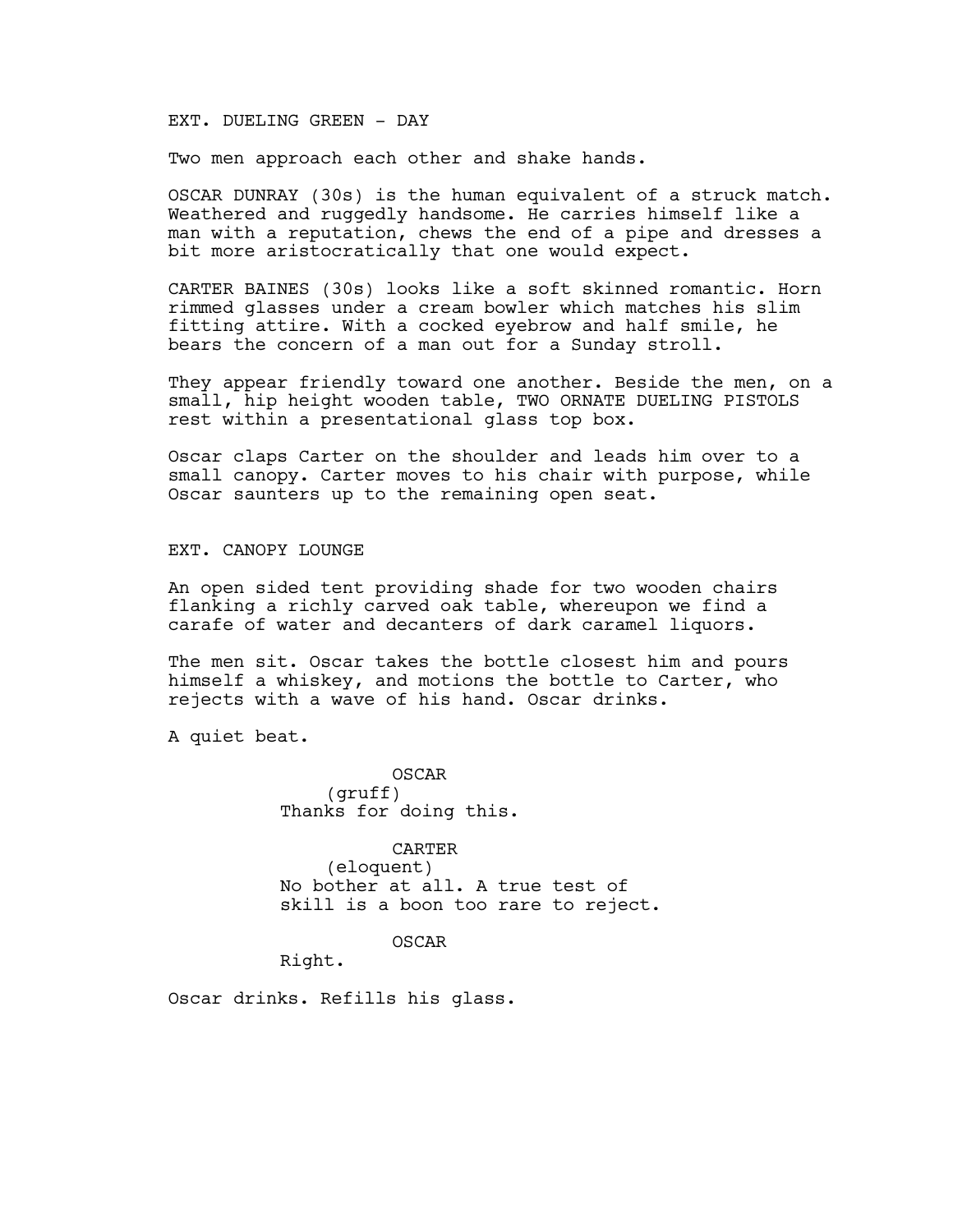#### CARTER

Oscar Dunray. A strong name, to be sure, and the entirety of the western isle is absolutely steeped in your reputation. You look exactly as I imagined.

OSCAR (searching for pretty words) Well. Carter Baines is a good name too.

Beat.

OSCAR (CONT'D) I ain't much for fluffy...hand holds and back rubs, but, I've heard you can hold your own.

An awkward beat. A bird passes.

CARTER (charmed) Ah. A Charmed Yellow Split-wing. Beautiful bird. Rare to these parts. Do you watch?

OSCAR (somewhere else) Hmm?

CARTER The Yellow Split-wing.

OSCAR Oh, sure, yeah, delicious.

Beat.

CARTER (laughing) Delightful.

Another silence. Oscar drinks.

CARTER (CONT'D) I feel, to be a man of the world, that is, a man in tune with the experiences of the land, politics, commerce, the gun. One must unfurl themselves, as a flower to the sun, and embrace the varied teachings that the world presents.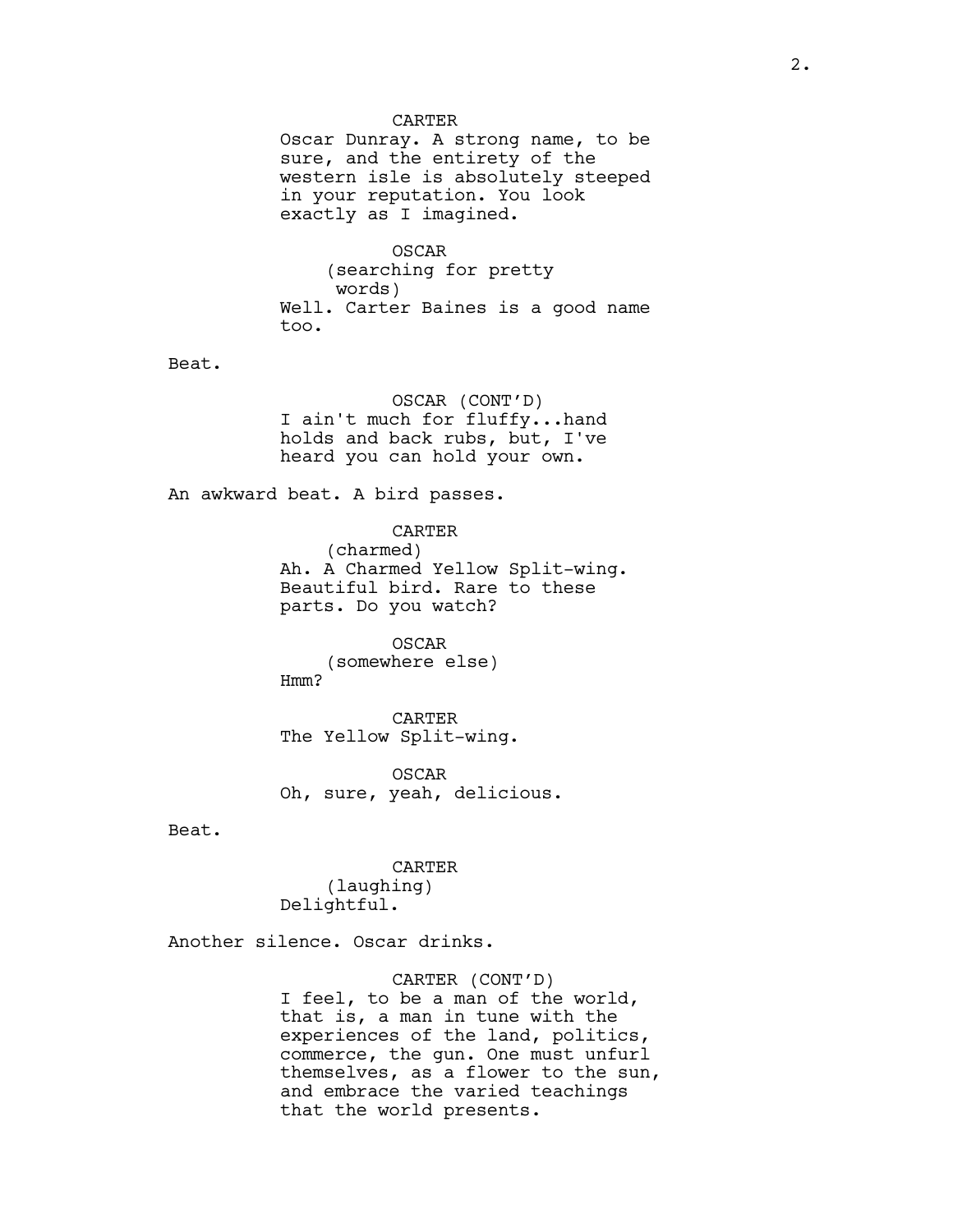OSCAR

I find...all due respect if I offend, that shutting one's mouth and dealing blows when needed is a fine way to be a man in the world...if a bit, unflowerlike.

Beat.

## CARTER

I enjoy you Oscar Dunray.

OSCAR (downing his drink) Shall we get to it then?

#### CARTER

I should very much enjoy breaking bread through story, before shedding blood through barbarism.

## OSCAR

Hunh?

CARTER I would like you to regale me with one of your numerous exploits?

Beat. Oscar shifts in his seat.

OSCAR Why are you acting like this?

CARTER (taken aback) I beg your pardo--

OSCAR Nobody sounds like you.

## CARTER

 $I--$ 

OSCAR I'm not sure if you're trying to sell me on who you are, or trying to convince yourself...but I ain't buying it.

Beat.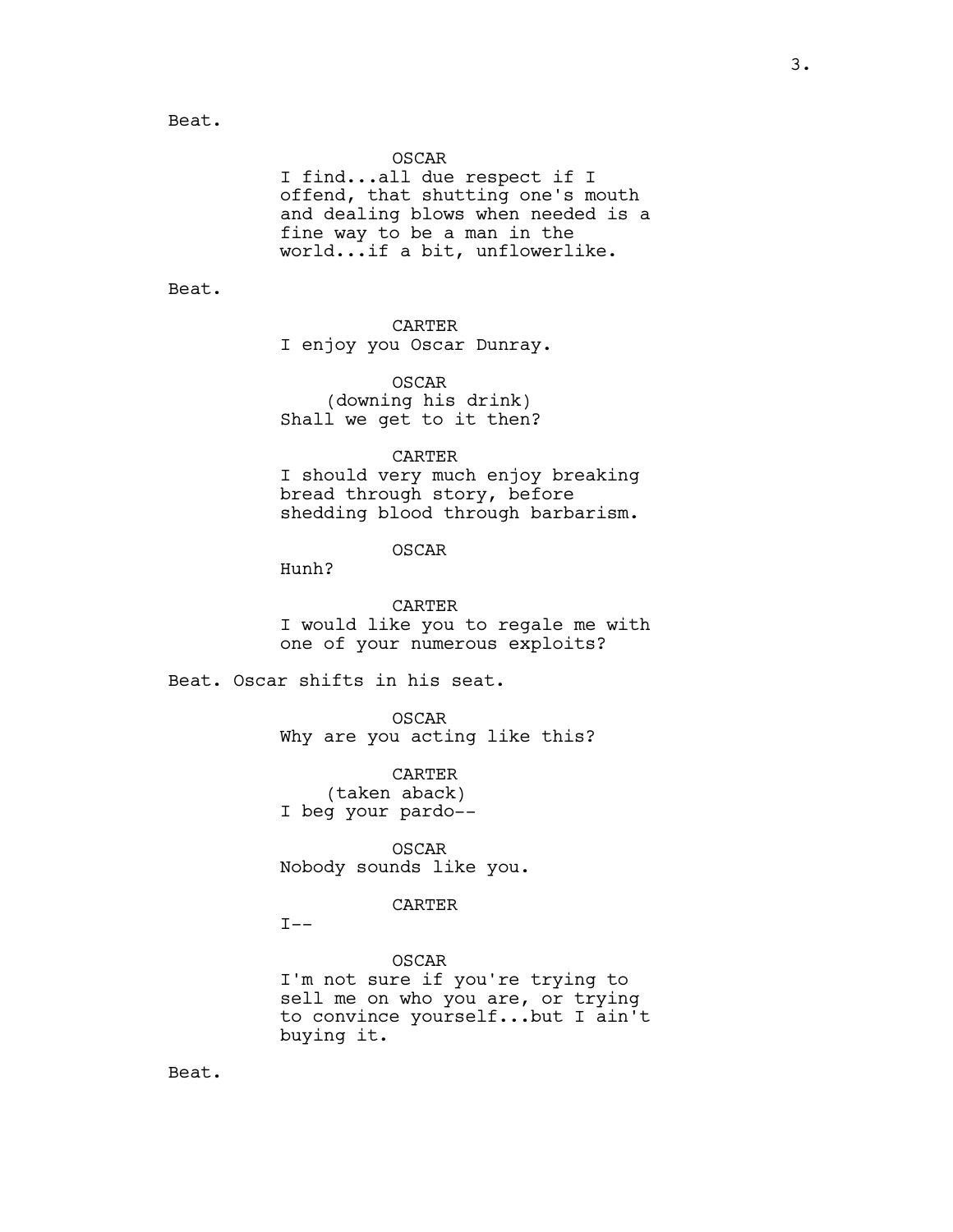CARTER

I see.

(then)

We all have reputations to uphold.

OSCAR

Sure.

Beat.

CARTER

Well.

Carter removes his hat and glasses, tossing them on the table.

> CARTER (CONT'D) No more masks to hind behind. Shall  $we --$

OSCAR I'll tell you a story.

CARTER Please. Enjoy your beverage. I would very much prefer to go first. If we're setting aside costumes and courtesies I must insist on...cutting you off.

Beat. Oscar nods.

Carter pours himself a water. We see he wears a shining SILVER WEDDING BAND. Oscar notices.

> CARTER (CONT'D) Understand, Oscar. Every life I've taken, every shoot out, every duel, every situation I found myself in where no discernible exit was likely...I fought. I fought for my family...against all odds. I had to return home to my wife and child. I had to.

Beat. Carter drinks his water. He places his cup down on...

MATCH CUT TO: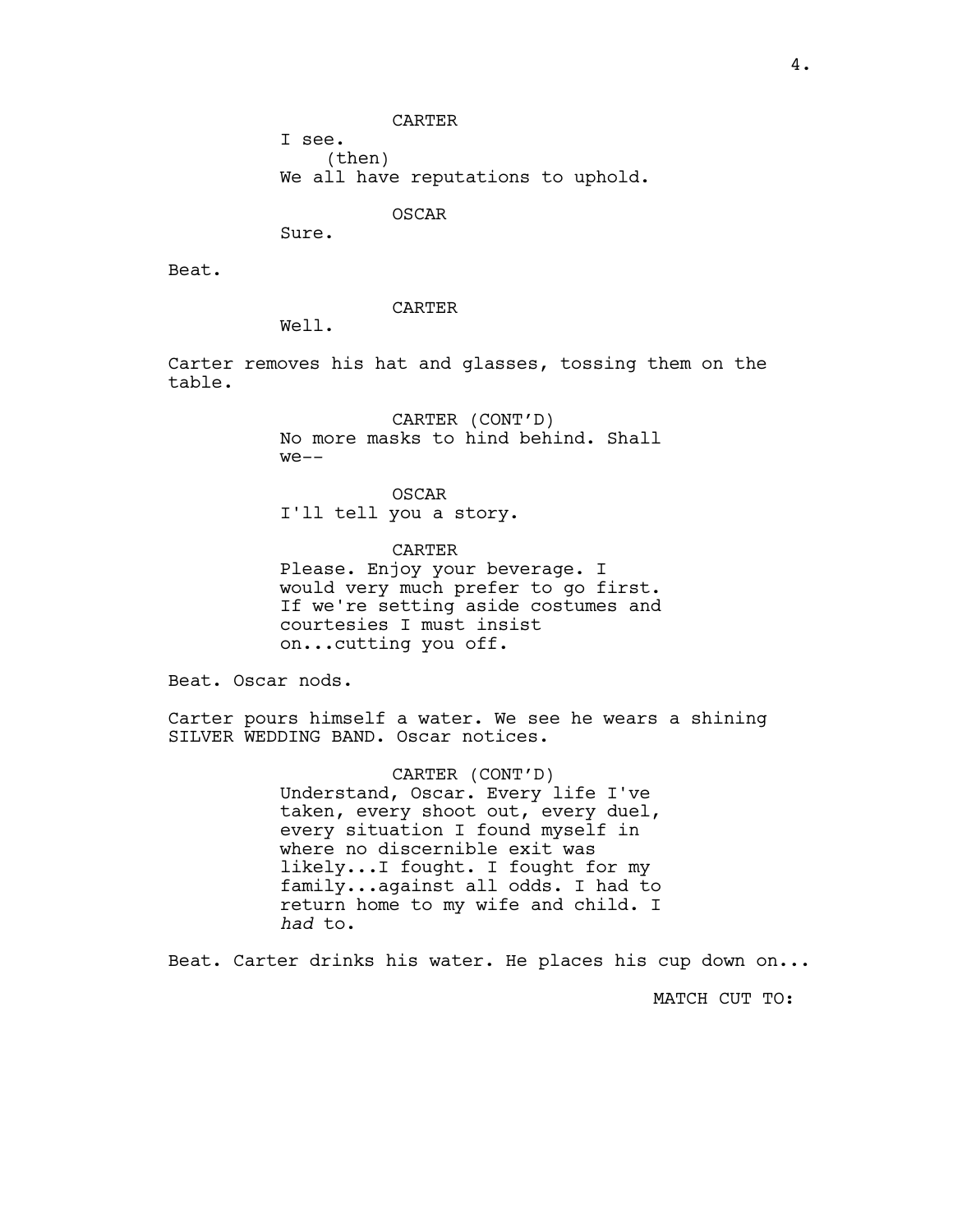EXT. DUELING GREEN - AFTERNOON (FLASHBACK)

...A different wooden table. Carter wears black knickers, a white dress shirt, black suspenders, and an eye patch. He sits with a different man.

PHILIP MANVILLE (40s) is a distinguished looking gentleman. He looks like he owns railway. Handlebar mustache, horn rimmed glasses, a cream colored coat with tails. He screams wealth and wears a shining silver wedding band.

The two men quffaw at jokes, sip water and eat strawberries.

CARTER (V.O.) Philip Manville had answered my call to a duel. A respected duelist who held lands in the western isles and stock within Credit Mobilier in the Americas. A wealthy man.

Carter and Philip clink glasses. Philip acknowledges the flight of a bird, Carter is genuinely curious in his reaction. They discuss the majesty of nature. We focus on Carter as he somberly gesticulates.

> CARTER (V.O.) Philip was without wife and child, though he wished very much to one day settle down. He had the money, and the land...what he longed for was family.

We shift now to Philip who fingers his ring and speaks longingly while gazing off into the setting sun.

> CARTER (V.O.) Then I told him of my family. How much they meant to me. The long nights spent by a fire warmed hearth, drinking cocoa and retelling the days adventures... (laughing) Whether the life or death dueling pursuits of the father, or a young boys wistful search for the correct letters in a spelling exam. We had each other. We were complete.

Philip wipes a tear from his eye. Carter looks on. Both men exchange pleasantries while finishing drinks and cleaning hands with silk napkins.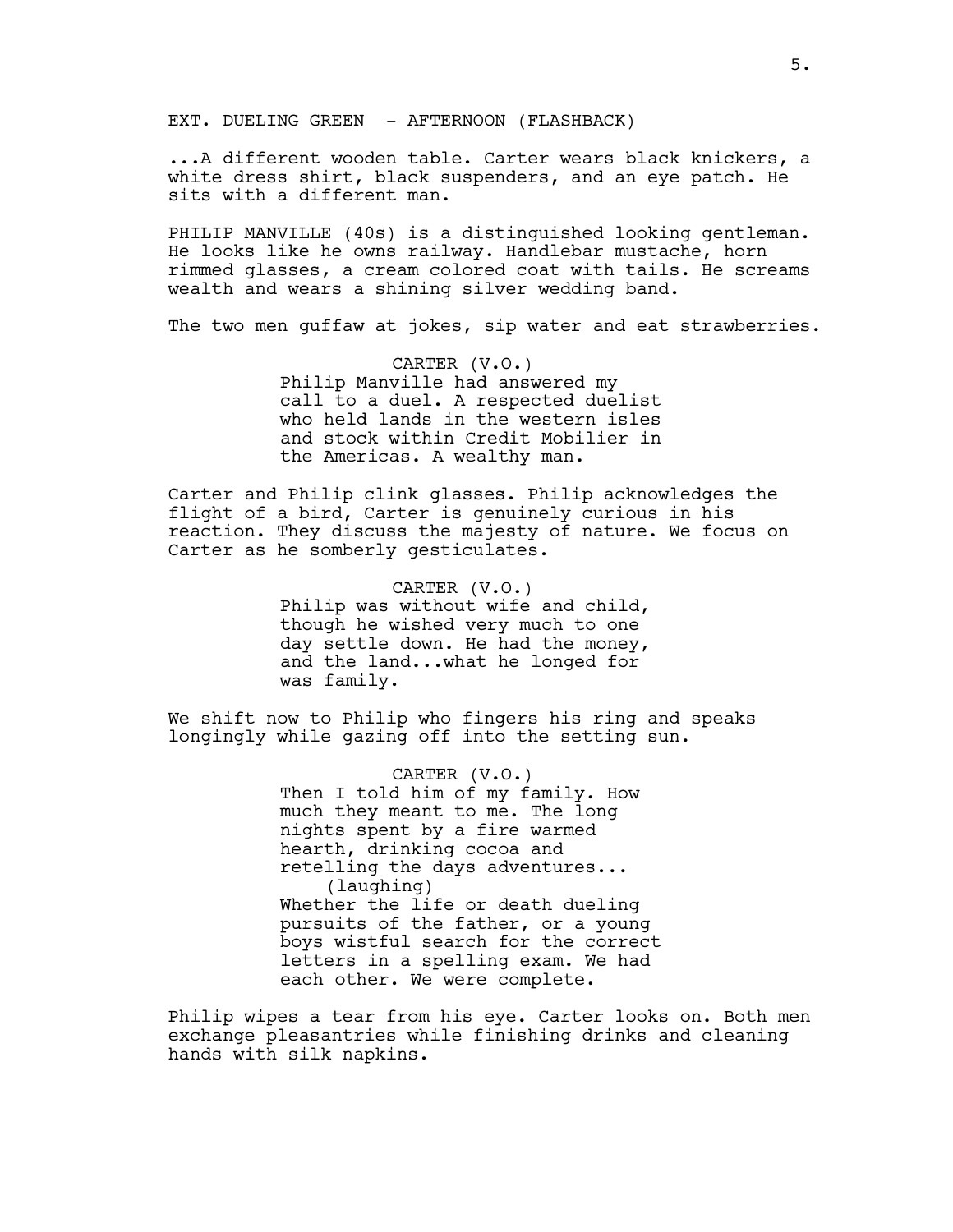CARTER (V.O.) I believe Philip knew he had already lost before we stepped onto the green that day.

A quiet moment for both men. Philip gestures to the dueling green and the table on which two pistols rest. Both men agree it's time. They stand back to back.

A small pearl handled derringer slides out of Carter's sleeve and into his hand. The men begin to walk away from each other down the pitch...

4...5...6...7...

Carter turns early and raises his derringer.

8...9...

CARTER (V.O.) We both missed our first shots...

# BANG!

Carter shoots Philip through the back as he turns. Philip stumbles and drops to his knees.

> CARTER (V.O.) I truly believe it was the good lord who allowed me the quickness to reload, for my second shot found its mark.

Carter approaches quickly raises his dueling pistol to Philip's head...Philip tries to speak--

BANG!

Philip slumps sideways, dead.

Carter stows his derringer in his pocket, removes his eye patch and sets about robbing Philip Manville's body.

Carter takes the cream colored clothes. The horn rimmed glasses, the hat, finally setting his sights on the silver wedding band.

Carter makes his way back to the table, sits back in his chair admiring the ring before sliding it onto his finger..,

MATCH CUT TO: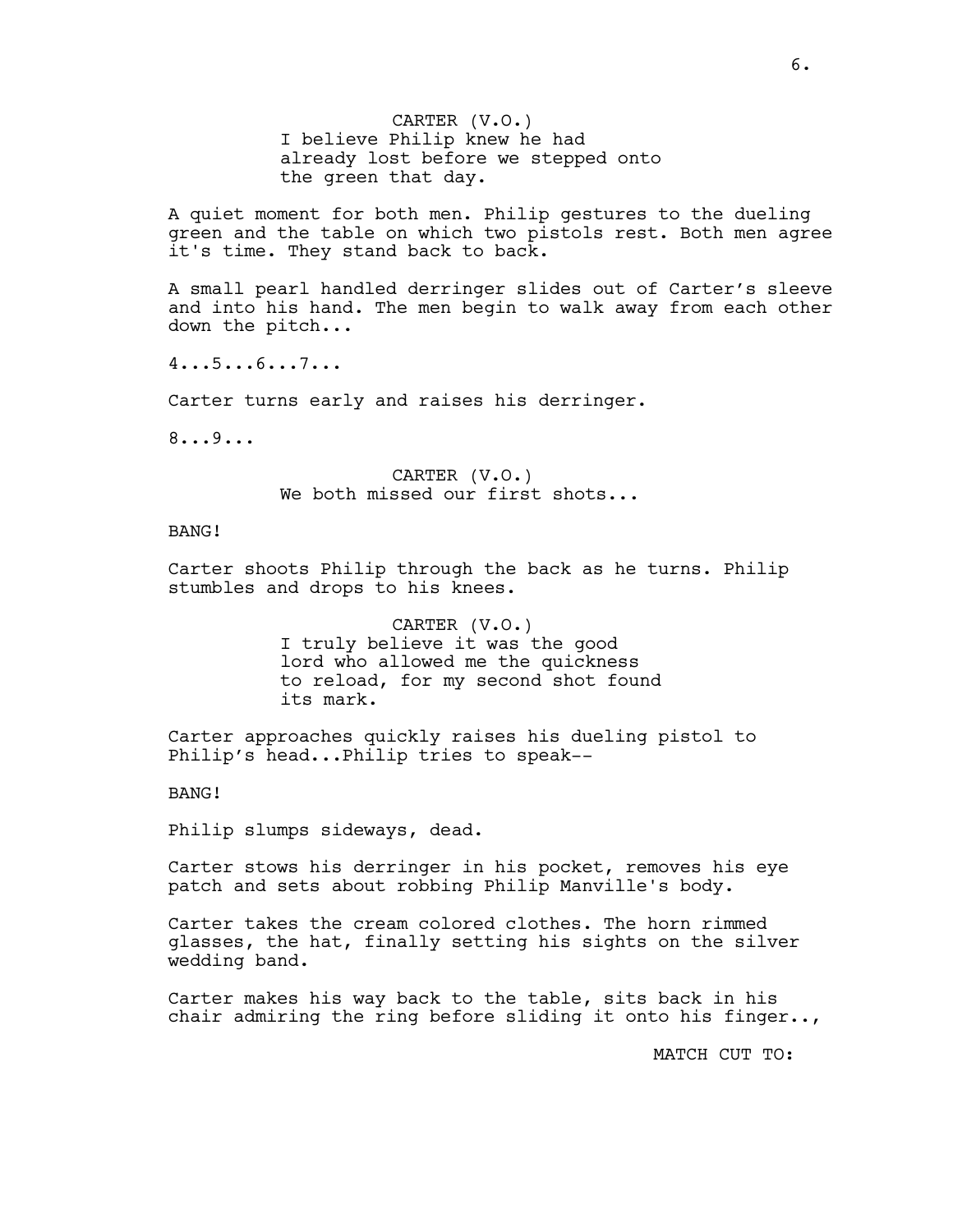EXT. CANOPY LOUNGE - CONTINUOUS (PRESENT)

Carter fingers the ring, quietly. Oscar looks on, not sure if Carter has finished. He downs his whiskey.

#### OSCAR

I don't got no family.

Beat. Oscar pours himself another drink...

OSCAR (CONT'D) To be honest, don't know why a man would run the duelin' circuit what has a fam back home to love and care for.

Takes the shot.

#### CARTER

Well, I--

OSCAR I'm not much of a braggart, and not keen on glorifying the deeds that lead to a handful of souls for the reaper's wagon. But... Since we're...breaking bread...

He pours another...

MATCH CUT TO:

INT. PUB - DAY (FLASHBACK)

Oscar takes the shot and stands from the table. Before him stand six armed men, at their lead...

CLINTON BLACKTHORN (40s) The kind of man that would hang you for the shade. Greasy black hair tucked behind his ears, held in place by a dark leather hat. Piercing blue eyes.

Clinton's gang looks like five rough drafts of Clinton himself, all resembling him in some way if a little less precise.

Clinton gestures to Oscar that he'd like to see him outside. Oscar nods and starts out the door, stops, and heads back to the table. He takes the whiskey bottle he was drinking from and carries it out the door.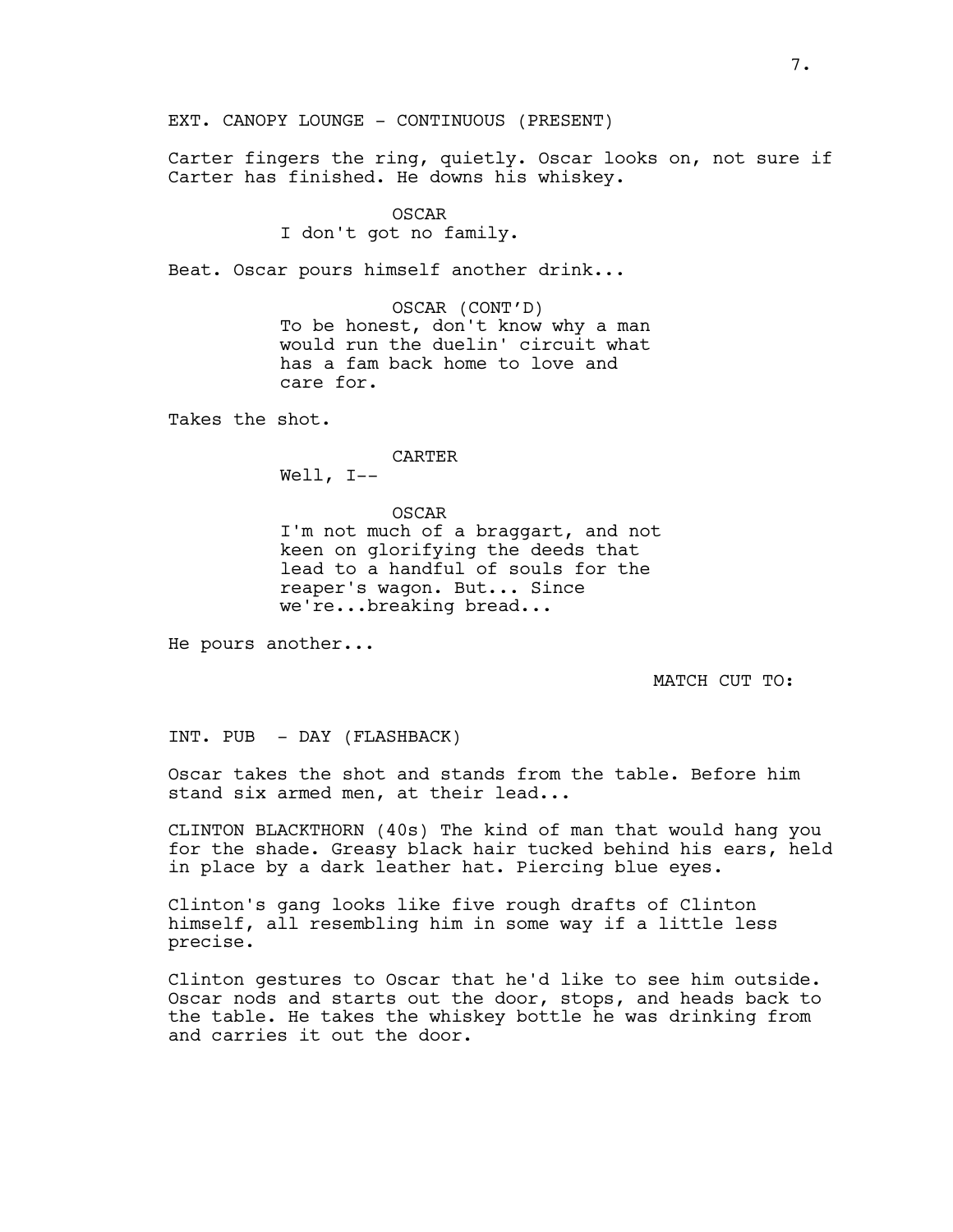OSCAR (V.O.) It was a typical showdown. Some somebody wanting to put me in the ground. Me not wanting to go.

Oscar stumbles out into the street. Leans back as he swigs from the mostly empty bottle.

SMASH. The bottle shatters in his hand from a gun shot. The gun of a Blackthorn thug smokes guiltily.

> OSCAR (V.O.) The man in this scenario wronged me, and was a notorious blight upon this specific town.

Oscar examines the shattered glass in his hand and drops the remaining bottle neck. He turns to the menacing posse, crooks a finger at Clinton and beckons him over.

> OSCAR (V.O.) So me and this fella go back to back right out in the green before God and all.

Clinton and Oscar face off, inches from each other. Oscar turns his back on Clinton. Clinton does the same.

The two men stand back to back, each of Clinton's thugs fan out to flank Oscar on his right and left.

Clinton and Oscar begin the ten steps, the thugs keeping pace with Oscar as he stumbles one foot in front of the next.

7...8...9...

10!

OSCAR (V.O.) The count was fair and we turned, my shot landed first, catching the bugger in the leg.

Clinton and Oscar spin simultaneously. Oscar drops to his knees while shooting first...

BANG.

One of the thugs fired at Oscar, but since he dropped the bullet flies over him and hits one of the other thugs on the other side of the street.

BANG.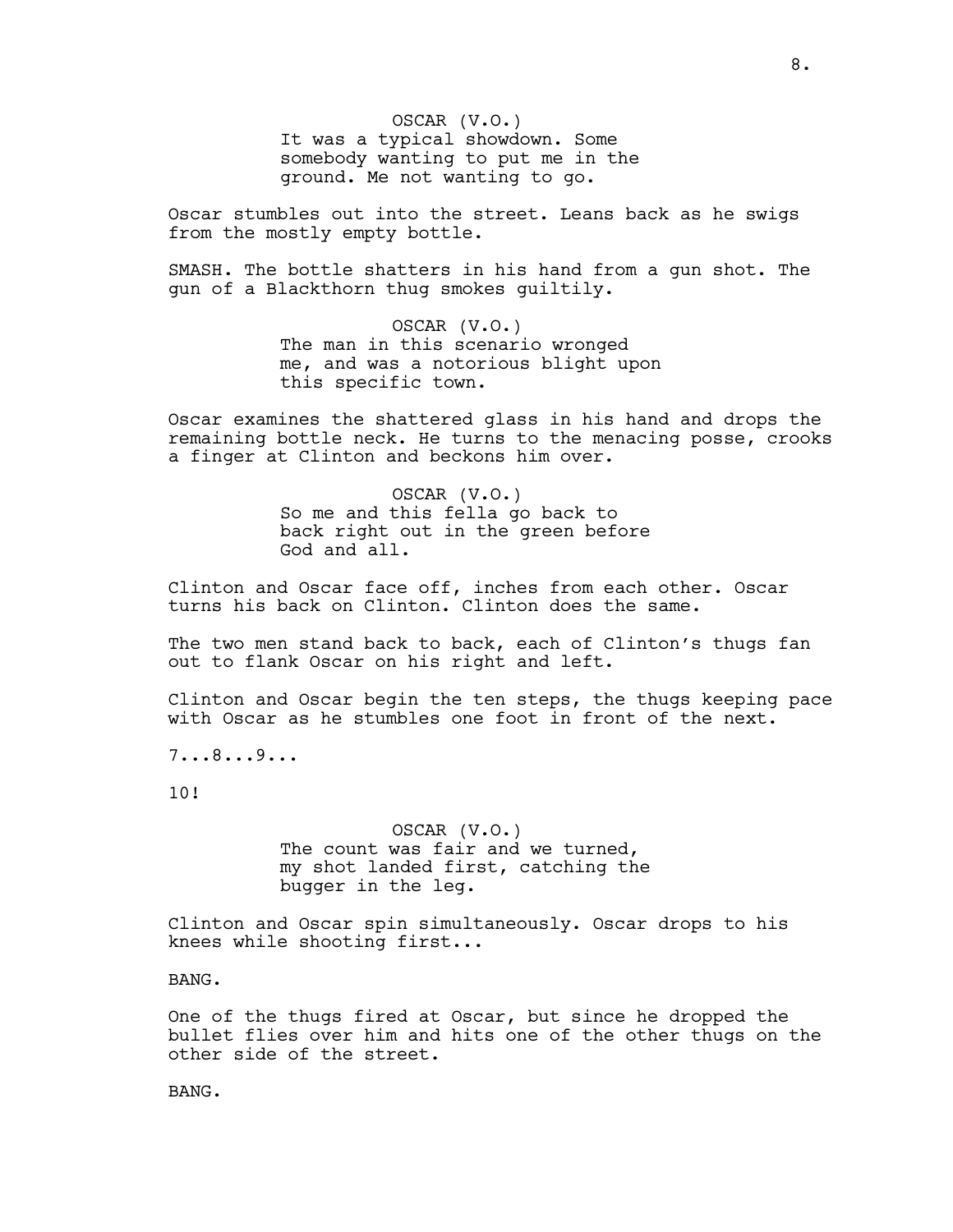Oscar's bullet catches Clinton in the leg dropping him sideways as he shoots sending his bullet into another thug.

Two thugs are down and Clinton is injured. Three thugs remain and the shooting starts.

BANG BANG BANG.

Oscar forward rolls dodging bullets that tear at the grass behind him.

> OSCAR (V.O.) I anticipated the rebuttal and rolled to avoid it.

BANG.

Oscar shoots Clinton through the arm as he turns to fire. Oscar spins behind Clinton using him as a shield...

BANG. BANG.

Two more bullets hit Clinton in the chest. Clinton, clearly disappointed in his men raises his gun towards his own thugs. Oscar does the same.

> OSCAR (V.O.) My second shot found the mark and laid the man out for good and always.

BANG BANG.

Oscar and Clinton fire together, downing two more thugs. The one remaining thug begins running away.

The bartender runs out from the pub and throws a bottle of whiskey to Oscar. He catches it, spins it expertly before clubbing Clinton across the face, who collapses in a heap.

> OSCAR (V.O.) All in all a fair show of arms. The pub master dealt up libations for thanks, which I much appreciated.

Oscar bites the cork out of the bottle and spits it out, hitting Clinton in the face, he hoists the bottle skyward and drinks deeply.

Without looking he raises his gun toward the running thug, now a speck down the road.

BANG.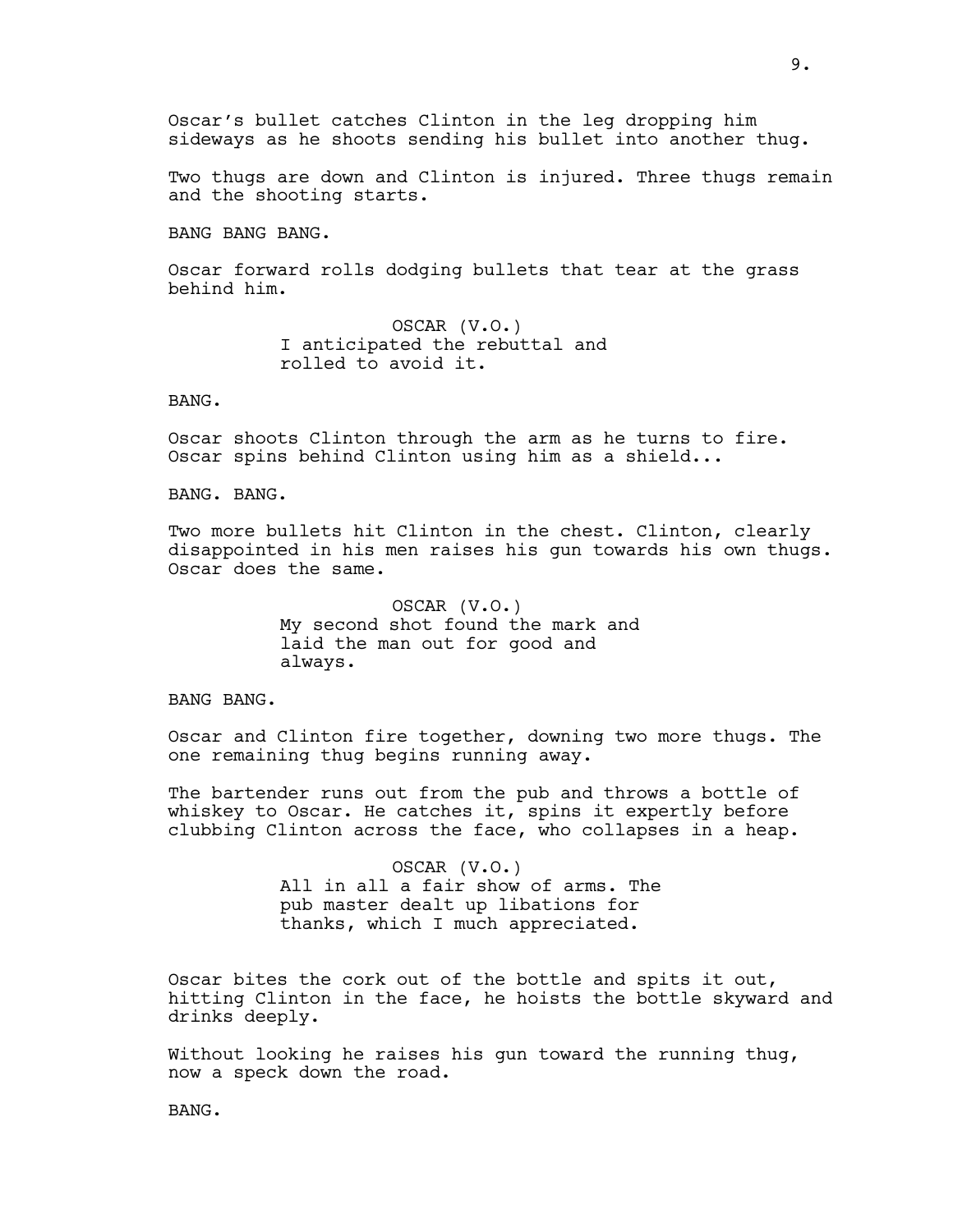No more thugs.

OSCAR (V.O.) And that's that.

Oscar lowers the bottle from his mouth and back onto...

MATCH CUT TO:

EXT. CANOPY LOUNGE - CONTINUOUS (PRESENT)

...the table. Oscar is noticeably inebriated, gently swaying as he rests his eyes. Carter quietly observing.

> OSCAR There now. We've both told a story.

Beat.

CARTER I'm not sure I understa--

OSCAR We've both told a fascinating yarn...but we both know they was lies.

CARTER (defiant) I, am not a liar, sir.

OSCAR (laughing) I don't know what you are.

CARTER And what exactly do you mean by that?

Beat.

CARTER (CONT'D) I came here for a gentleman's match between honest men--

OSCAR You're a liar and a coward!

Silence.

OSCAR (CONT'D) I heard a rumor about that Manville Baines duel...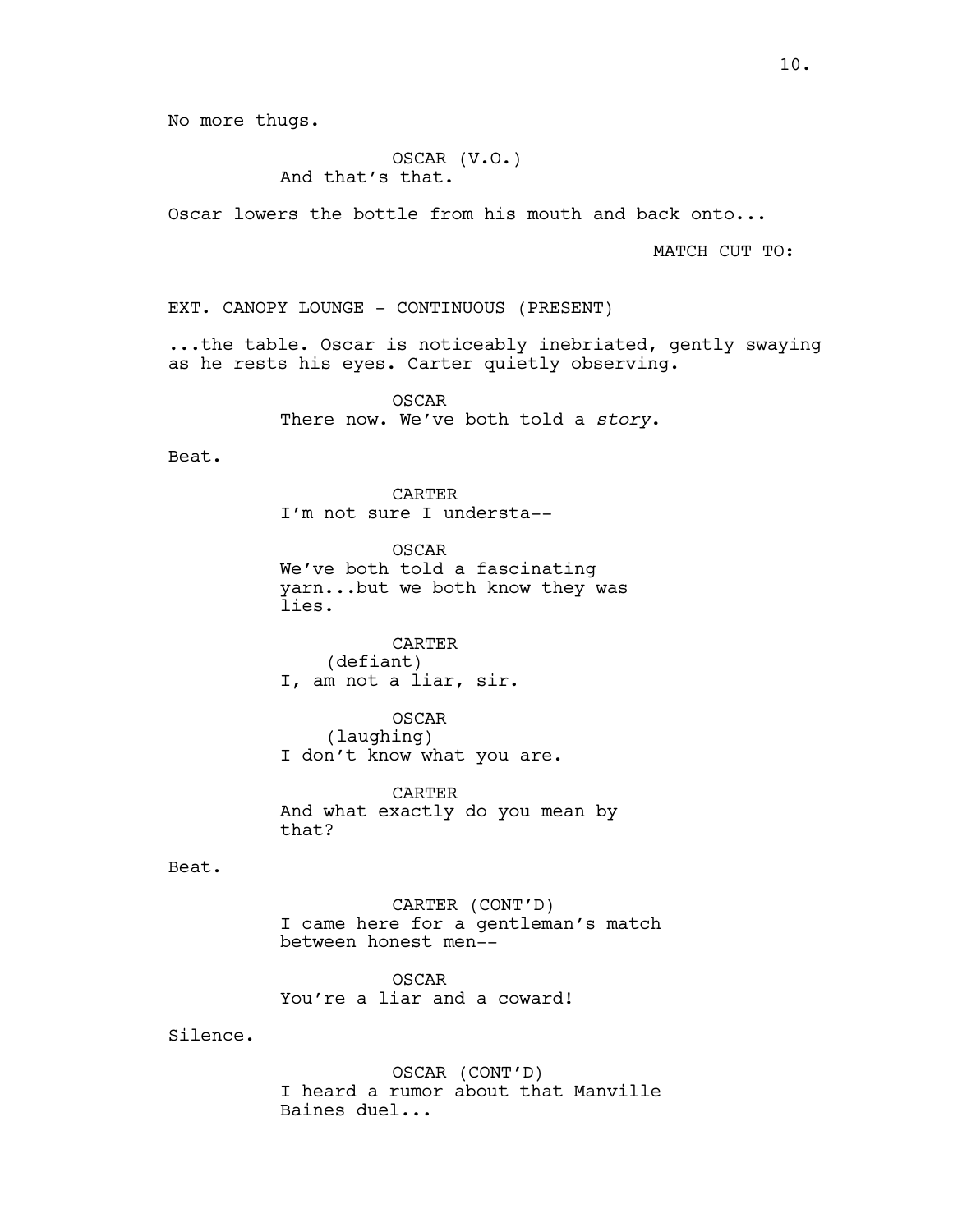Philip Manville and Carter Baines stand on the dueling green quietly inspecting the pistols that lay upon the small table.

> OSCAR (V.O.) ...I heard a gutless coward shot Baines in the back...

Once satisfied, the two men shake hands, holster their respective sidearms and stand back to back.

> OSCAR (V.O.) ...while they was in their starting steps from the pitch...

The two men begin their ten step ritual. Carter stops after his first step, turns and draws his pistol, leveling it at Philip as Philip continues stepping.

BANG.

Philip Manville falls face first into the grass.

EXT. CANOPY LOUNGE - CONTINUOUS (PRESENT)

CARTER I can assure you, sir, it happened in the manner in which I reported  $it--$ 

OSCAR Thing is...I knew Carter Baines...

Beat.

OSCAR (CONT'D) Real nice ol' fella. Had a wife and a couple chillins. Avid bird watcher, loved life...and you ain't him.

Beat.

CARTER (caught) I, don't know what you're talki--

OSCAR Near as I can tell, you must be Manville...or some other cowardly, name-stealing fuck about. Point is, I don't care.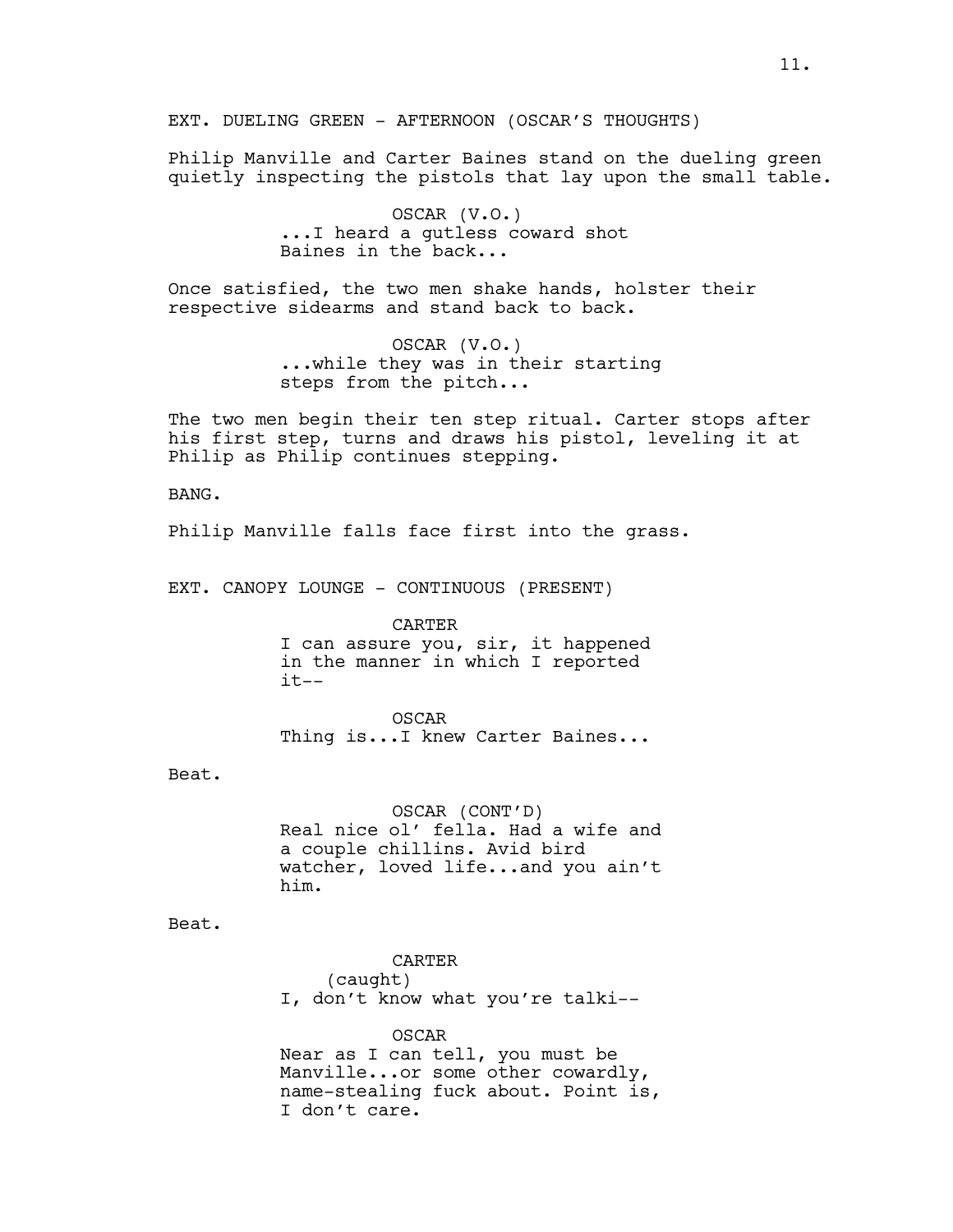Pouring another drink.

OSCAR (CONT'D) See, I'm a liar too. That fable I laid on you a moment ago about that bloke wanted me dead?

Downs the whiskey.

OSCAR (CONT'D) Well, he had a posse with 'em. Bout six all told, each with grit, scars and experience writ upon 'em...and I laid each to the grave in a matter of moments.

Pours another.

Beat.

OSCAR (CONT'D) You see...my reputation is true. I am the hard bastard people say I am. (leaning in) And I'm not letting you outta my sight once we reach that pitch. (finger in Carter's face) I came here to put you in the ground.

Downs the whiskey, takes the bottle in his hand and heads off toward the dueling green.

OSCAR (CONT'D)

Now come on, coward and --

BANG.

Oscar collapses forward, dead, just two steps from the canopy.

> CARTER We never made it to the pitch, Baines and I. (teaching) Never wait for the pitch.

Carter places his derringer on the table and begins going through Oscar's pockets, removing letters, pictures, a pocket watch, a dried rose.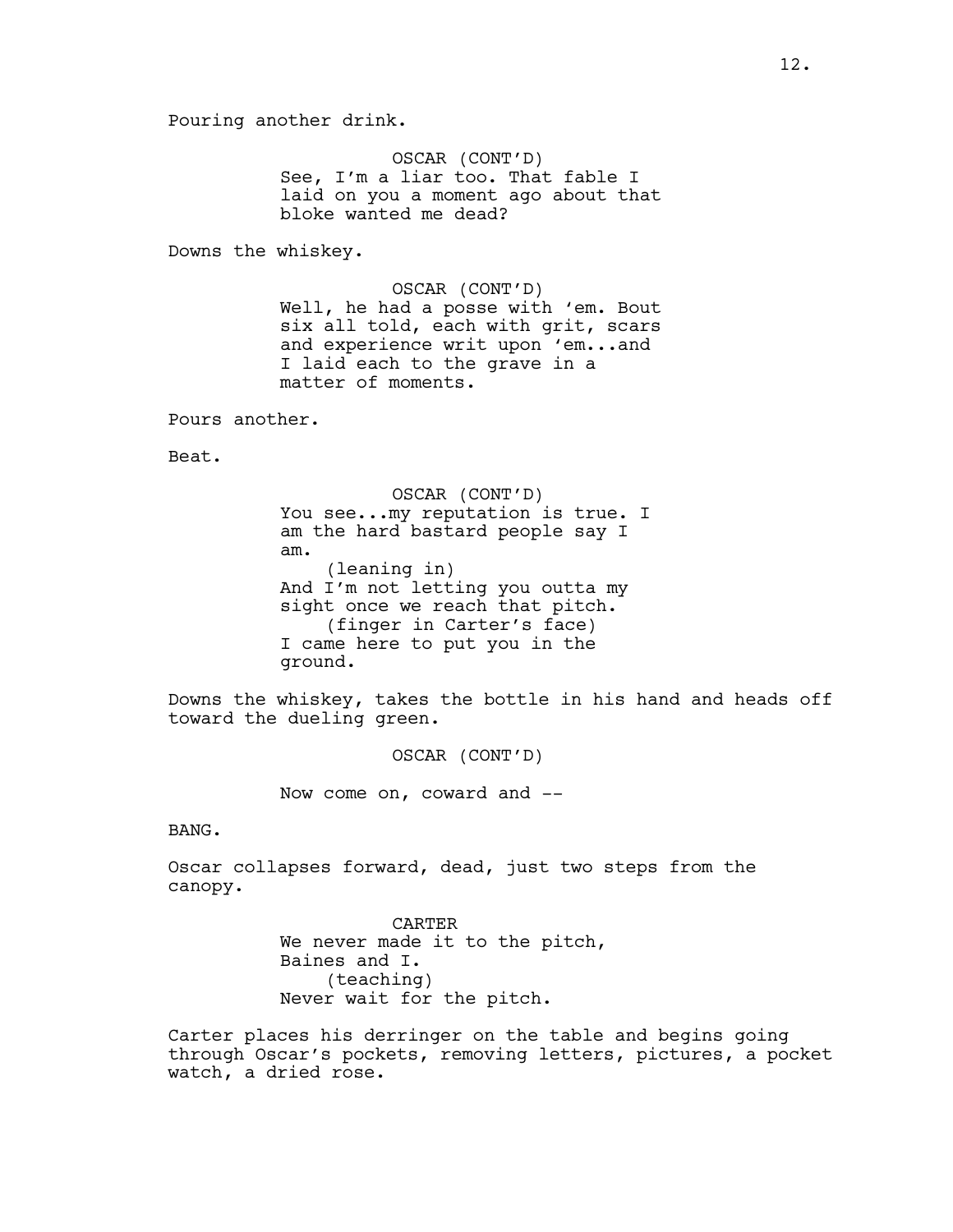CARTER (CONT'D) Good sir, know the man you wish to duel. If he enjoys avian rarities, choose a pitch frequented by gorgeous birds. If he enjoys drink...provide plenty of drink, and of course...never risk losing a duel that can be won before you begin.

Satisfied with plundering Oscar's body. Carter returns to Oscar's chair under the canopy and sits. Carter washes the mouth piece of the pipe in a glass of water before placing it in his mouth.

> CARTER (CONT'D) Of course, I made sure the liquors nearest you were...uncommonly strong.

Carter lifts the carafe near Oscar's seat and gives it a sniff. He turns his head away from the powerful odor before replacing it and grabbing the one nearest to himself. Carter smells it and is satisfied.

> CARTER (CONT'D) You have a very engaging reputation Mr Dunray...and a life I should very much like to experience.

Carter pours himself a shot, takes it, grimaces.

CARTER (CONT'D) (clearing his throat) Ello! Name's Oscar Dunray. (clears again)

Pours another shot, takes it.

CARTER (CONT'D) Ergh! You's a gutless coward.

Takes the dried rose from his pocket and examines it. Pours another drink, slightly larger than the last two.

Downs the drink. Closes his eyes and smells the rose, slides it across his lips, replaces it in his pocket.

Pours another drink.

CARTER (CONT'D) (clears throat) I'm Oscar Dunray.